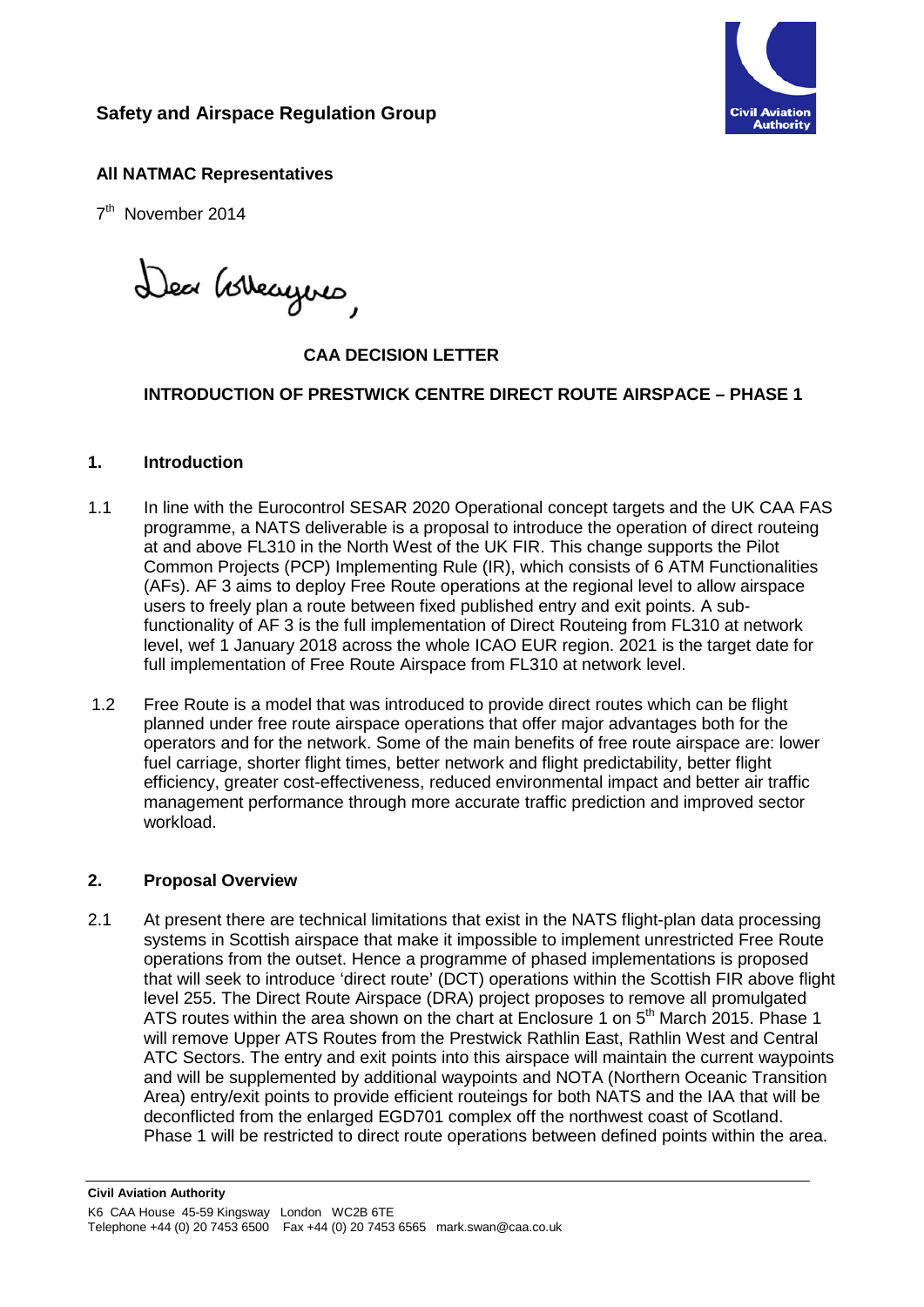The direct routeings planned for Phase 1 should however accommodate the vast majority of likely DCT permutations which airline operators will require

- 2.2 As detailed in the Eurocontrol Free Route Airspace operations concept description, the aim of free route airspace includes increased airspace efficiency and enhanced flexibility that will provide financial and operational benefits to airspace users, whilst also realising increased environmental benefits. The primary justification for the DRA proposal is the environmental benefits that will result from the uplift of less fuel by operators due to the more efficient flight planned routes becoming available. This change is not being proposed to address any complexity or network efficiency issues in the PC area of operation.
- 2.3 Changes to the oceanic trans-Atlantic route system are being considered whereby the proposed introduction of Reduced Lateral Separation (RLat) will provide twice as many oceanic entry points (OEP), approximately 30nms apart from each other. Although the RLat changes are outside the scope of this proposal, DRA Phase 1 will assist the efficient operation of the RLat routes by providing direct routeing to all OEPs south of BALIX at 59 degrees north.
- 2.4 The extant night time fuel saving routes (NTFSR) will be maintained but with the compulsory  $RAD<sup>1</sup>$  $RAD<sup>1</sup>$  $RAD<sup>1</sup>$  element removed. During their hours of operation they will therefore be available on a non-compulsory option so that aircraft operators can flight plan either a NTFSR or a regular DCT when transiting the DRA.

#### **3. Consultation and Military Implications**

- 3.1 As the changes are in airspace above FL255, consultation was limited to aviation stakeholders only. Although this proposal was designed such that there should be minimal impact on Military operations in the DRA Phase 1 area, the finalisation of procedures that would be introduced to satisfy both NATS and the MoD was not fully identified during the post-consultation phase. The MoD agreed to the concept of route free operation within the Phase 1 area, but there was a potential lack of clarity concerning the operational arrangements within the Hebrides Upper Transit Area (HUTA). The NATS Prestwick Centre (PC) MATS PT 2 indicates that even if GAT was off-route in the HUTA, any OAT coordination required would be effected by military controllers. From a military perspective, although they were aware of the HUTA, there was no corresponding entry in their standard operating procedures to that in the PC MATS PT 2 that specifically agreed with the HUTA coordination procedures. However, DAATM and NATS have since approved the arrangements and the HUTA will remain and be expanded southeast over the Irish Sea to fully cover the DRA Phase 1 area. The MATS PT 2 listed coordination arrangements will now be included in the revised NATS/MoD Letter of Agreement (LoA), specifically for DRA Phase 1.
- 3.2 The expanded EGD701 complex (Hebrides Range) has been approved for implementation on 5<sup>th</sup> February 2015. That area of the complex outside of the Oceanic airspace (east of 10 degrees west) sits within the DRA Phase 1 airspace. The NATS, MoD and Qinetiq consultation and implementation procedures are not part of the DRA development, but the airspace structures have had to be synchronized to ensure efficiency of GAT procedures and Military operational air traffic requirements. During the transition period  $5<sup>th</sup>$  February 2015 until the DRA Phase 1 implementation on  $5<sup>th</sup>$  March 2015, any activation of the

<span id="page-1-0"></span> $1$  The Route Availability Document (RAD) is a common reference document containing the policies, procedures and description for route and traffic orientation. It also includes route network and free route airspace utilisation rules and availability.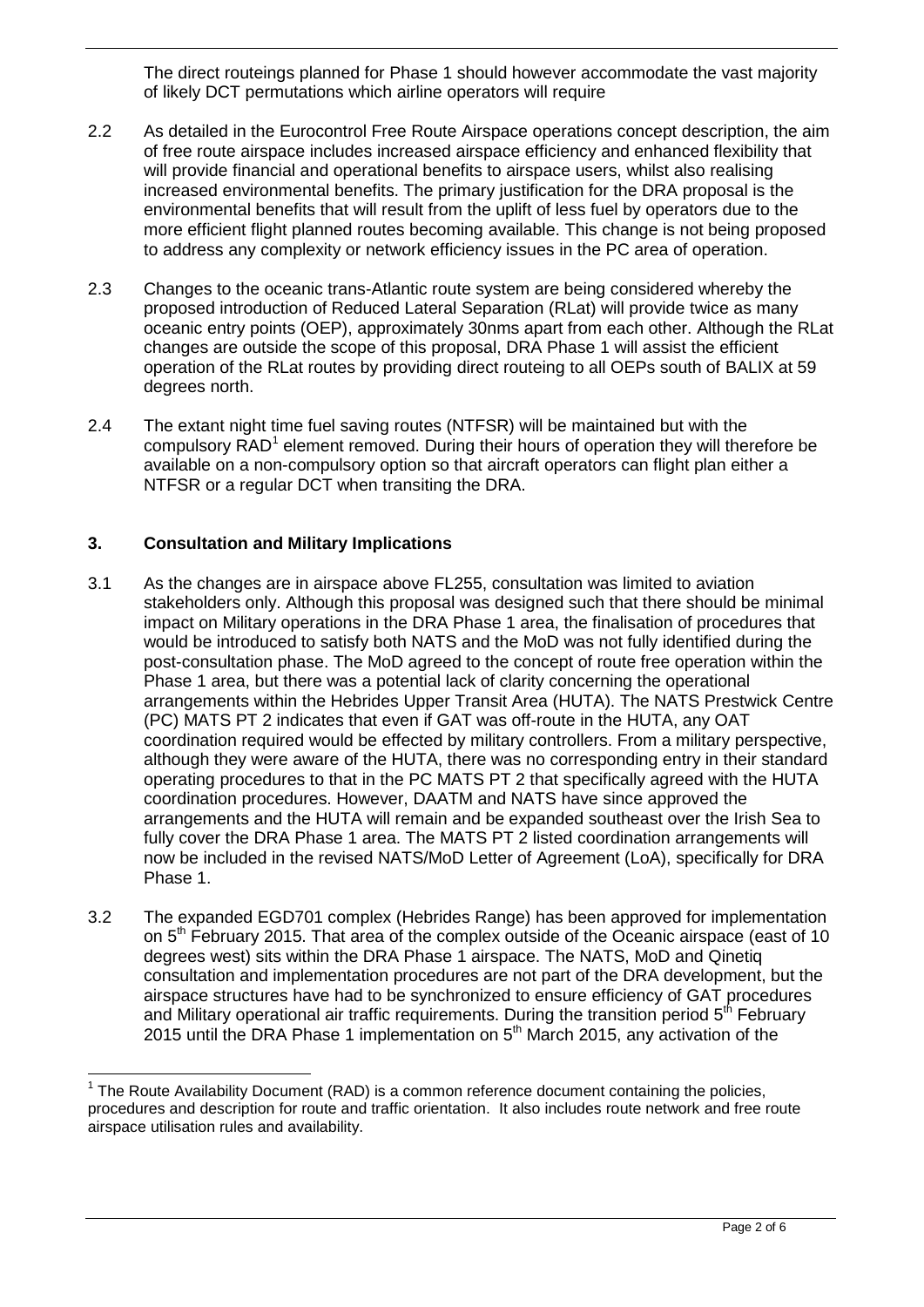EGD701 complex will be coordinated with PC to best accommodate both stakeholder group's requirements whilst the Upper ATS en route structure remains in place.

- 3.3 The Irish Aviation Authority (IAA), Shannon and Dublin centres' operations, are affected by the proposed changes and they have been engaged with NATS throughout the process of development that has followed on from the Dynamic Sectorisation Operational Trial, which ended on 18<sup>th</sup> September 2014. Originally, the IAA were concerned that certain operational arrangements resulting from the introduction of Phase 1 had still to be satisfied regarding the PC Sectors/Shannon (NOTA) interface, However, this will be addressed in new letters of agreement between the 2 ANSPs and minor amendments to published material.
- 3.4 BAe Systems Warton operations are affected by the DRA proposals. However, satisfactory arrangements between NATS and BAeS Warton have been agreed that will accommodate both stakeholders' requirements. Once again, this will be reflected in a revised LoA.
- 3.5 Through NATMAC and the NATS Operational Partnership Agreement (OPA), airlines have given their full support to the proposed changes. As the changes are all above FL255, the General Aviation organisations indicated that the revised airspace would have little or no impact on their stakeholders and raised no objections to the proposals.

#### **4. Airspace Change detail**

- 4.1 The DRA covers part of the Scottish UIR and that portion of the Shannon UIR where the provision of ATS is delegated to Prestwick Centre above FL245; this area is referred to as the Donegal Fillet. All Upper ATS Routes within the DRA area, including the Donegal Fillet, will be removed and the airspace will become navigable by a series of direct routes (DCTs) between waypoints. As the base level of the revised structure will be at FL255, any underlying or associated Lower ATS Routes will have their upper level raised from FL245 to FL255 to ensure that the routes and DRA are contiguous. A small triangle of airspace in the southwest corner of the Rathlin West sector will be delegated to Shannon (see Enclosure 1). This MOLAK triangle will facilitate the efficiency of operation between Prestwick Centre and Shannon by removing the need for NAS to manage a re-entry FPL that presently exists due to the sector and FIR boundary configuration.
- 4.2 Most waypoints that exist within the revised airspace will be maintained to provide aircraft operators the opportunity to flight plan the most expeditious series of DCTs, mainly to accommodate transatlantic outbounds and inbounds. Existing Upper ATS Routes that cross into the DRA area will terminate at established waypoints on the boundary. Due to the expansion of the EGD701 Hebrides Range complex, there are additional 5LNC waypoints being introduced that will enable satisfactory deconfliction, with a required buffer, around any active modules of the range. Three new waypoints will be introduced on the Scottish UIR and NOTA boundary to facilitate more efficient routeing to and from the Oceanic entry/exit points. As a significant area of the DRA and the revised EGD701 complex are over the High Seas and outside territorial waters, the airspace developments have all been coordinated through the CAA ICAO Focal Point and letters of intent have been promulgated accordingly.
- 4.3 Any notification of intention to activate the UK Fast Jet Area southeast (FJAS) will operate in accordance with existing procedures under FUA (flexible use of airspace) arrangements. The additional waypoints will enable an efficient and expeditious routeing to be made available to airline operators whenever this area is activated for military operations.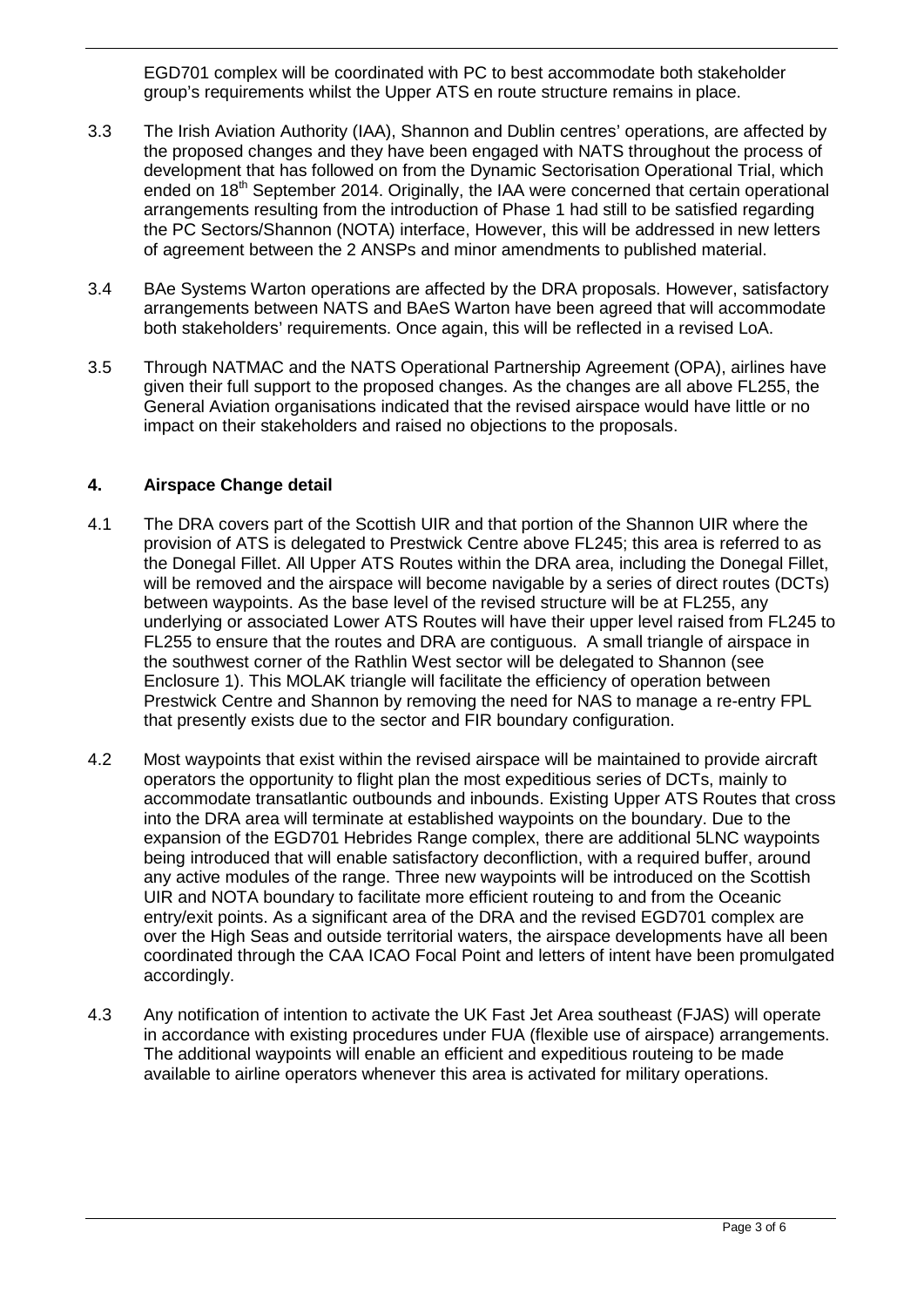## **5. Safety**

- 5.1 In certain areas of UK airspace the practice of providing direct routeings to GAT above FL245 is commonplace. NATS has determined that the introduction of DRA operations should provide additional safety benefits as a consequence of the fact there will be closer correlation between flight plan information and actual trajectories flown. Within the Scottish FIR at present there is no medium term conflict detection procedure in place and this will remain unchanged until iTEC is fully integrated into the system, predicted for late 2016. Due to the improved correlation of flights and flight plans, conflict points between aircraft flying DCTs will be more accurately identified.
- 5.2 My primary duty is to maintain a high standard of safety in the provision of air traffic services and this takes primacy over all other duties. $<sup>2</sup>$  $<sup>2</sup>$  $<sup>2</sup>$  Development of the DRA was</sup> coordinated throughout with SARG Air Traffic Standards; therefore safety assurance has been undertaken in an incremental manner. NATS Directorate of Safety is commissioned to produce a safety case for the establishment of DRA operations within the Scottish UIR and this will then be reviewed by the SARG ATM/ATS prior to implementation. Based on extant operations, where SARG ATS has determined that the DRA Phase 1 largely formalises and supports practises that have been in place tactically for some time, it is considered that NATS will be able to produce a satisfactory safety case as required and on time.

## **6. Environmental and economic impacts**

- 6.1 Analysis of the benefit of DCTs against that of routeing via the established Upper ATS Route structure would provide a quantifiable gain. However, the DRA concept enabled benefits are not realised though tactical routeings already given against a DCT network, but fuel savings are established from reduced fuel uplift and reduced aircraft weight resulting from a shorter flight plan route. As the changes to flight profiles are all above FL255, I am satisfied that there are no local environmental impacts of changes in noise, tranquillity, visual intrusion, local air quality or biodiversity.
- 6.2 As there is no established methodology that is widely accepted as providing a complete and robust economic valuation of the environmental impacts of changes to airspace structure. NATS has therefore not based the case for change on an economic valuation of environmental impact.

## **7. International obligations**

7.1 I am required to take into account any international obligations entered into by the UK and notified by the Secretary of State. $3$  No new international obligations arise as a result of the proposal. The revised airspace structure is in accordance with national regulatory requirements and meets extant international requirements originating from ICAO or the European Commission.

## **8. Regulatory decisions**

8.1 Based on the information received from my staff, I am content that the proposed airspace development can be safely implemented and that the interaction between the established route structure and that of the route free DCT operation in the DRA, will be managed efficiently. The extensive rationalisation of the EGD701 Hebrides Range complex has been

<span id="page-3-0"></span> $2$  Transport Act 2000, Section 70(1).

<span id="page-3-1"></span> $3$  Transport Act 2000, Section 70(2)(g).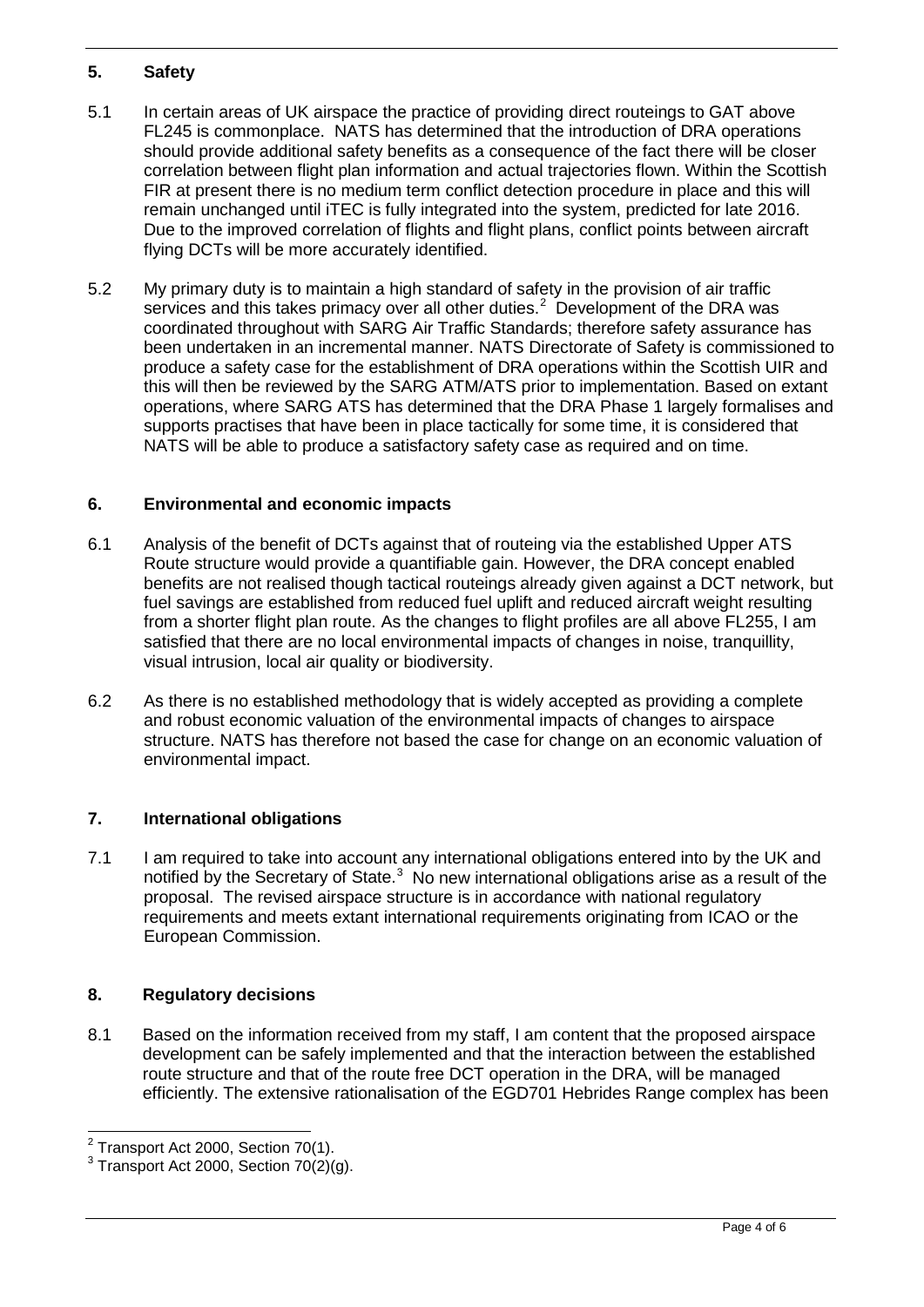coordinated with the NATS DRA development and this has enabled satisfactory contingency measures to be introduced that will guarantee effective FUA arrangements can be maintained in any scenario. I am content that airspace efficiency will be enhanced and the needs of all airspace users will be met.

- 8.2 Overall, I am satisfied that the all regulatory requirements have been met, there are environmental gains realised from a reduction in flight plan mileage, and that this Direct Route Airspace development contributes to the SESAR and CAA FAS principles of working towards the introduction of Free Route operations.
- 8.3 The intention is that the revised airspace will become effective from  $5<sup>th</sup>$  March 2015 (AIRAC03/2015). My staff will review the effectiveness of the arrangements 12 months after introduction and the results of this review will be published.
- 8.4 If you have any queries, the SARG Project Leader is Mac Mackay, who can be contacted on 020 7453 6552 or [Mac.Mackay@caa.co.uk](mailto:Mac.Mackay@caa.co.uk) .

Hah Swem

M Swan

Group Director, Safety and Airspace Regulation

Enclosure:

1. DRA area of operation and interface with EGD701 and the NOTA